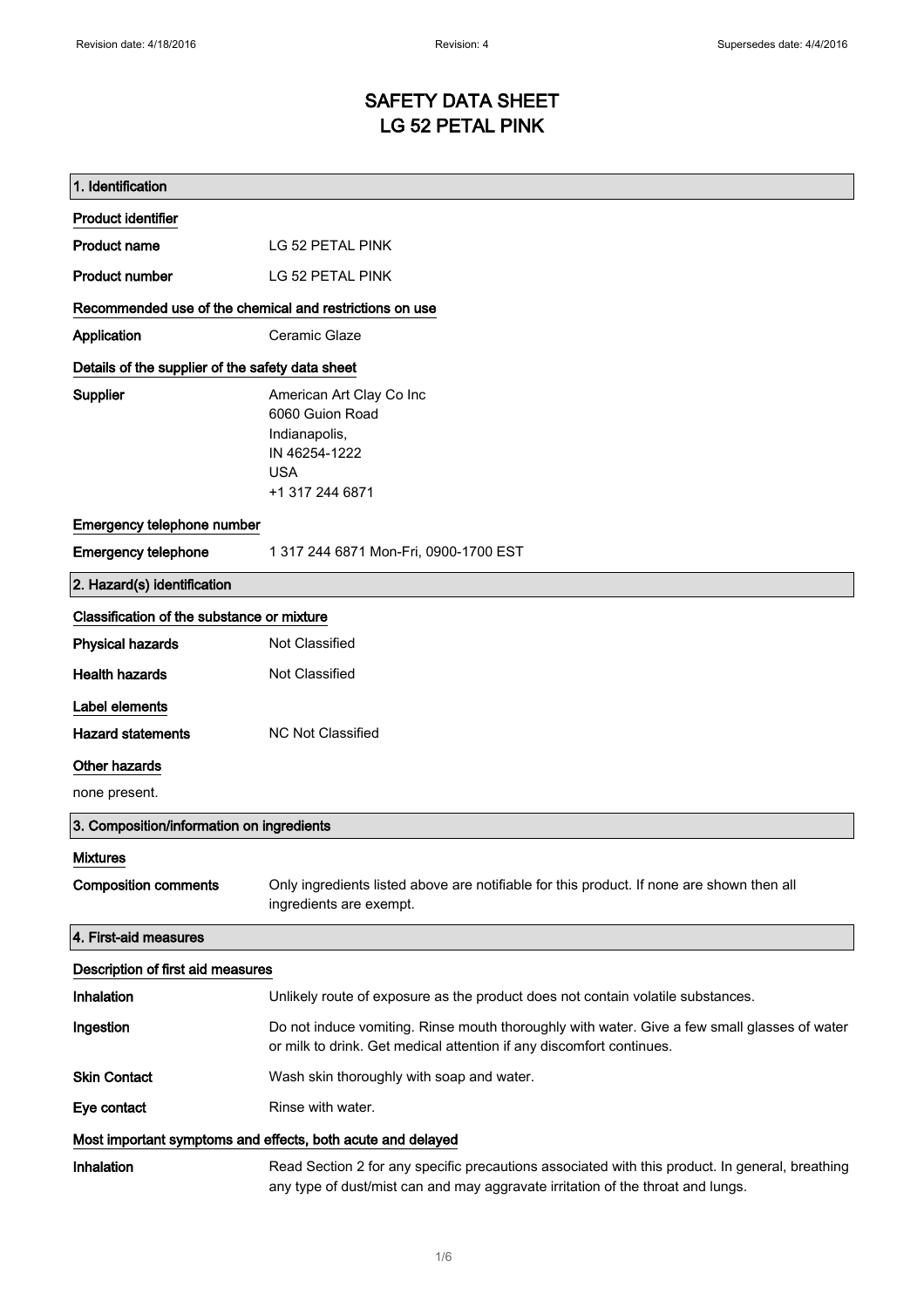| Ingestion                                                    | Read Section 2 for any specific precautions associated with the use of this product. Products<br>with specific warnings about ingestion will give guidance there.                                                                                                                                           |  |
|--------------------------------------------------------------|-------------------------------------------------------------------------------------------------------------------------------------------------------------------------------------------------------------------------------------------------------------------------------------------------------------|--|
| Skin contact                                                 | Read Section 2 for any specific precautions associated with the use of this product. In general<br>most ceramic glazes, clays and special products will tend to have a drying effect on the skin<br>and may cause some sensitivity to users with sensitive skin.                                            |  |
| Eye contact                                                  | Read Section 2 for any specific precautions associated with the use of this product. In general<br>most ceramic and special products contain materials that maybe abrasive to eyes. Keeping<br>materials from contacting the eyes is prudent. If contact does occur, flush with clean water, do<br>not rub. |  |
|                                                              | Indication of immediate medical attention and special treatment needed                                                                                                                                                                                                                                      |  |
| Notes for the doctor                                         | Treat symptomatically.                                                                                                                                                                                                                                                                                      |  |
| 5. Fire-fighting measures                                    |                                                                                                                                                                                                                                                                                                             |  |
| <b>Extinguishing media</b>                                   |                                                                                                                                                                                                                                                                                                             |  |
| Suitable extinguishing media                                 | Use fire-extinguishing media suitable for the surrounding fire.                                                                                                                                                                                                                                             |  |
| Special hazards arising from the substance or mixture        |                                                                                                                                                                                                                                                                                                             |  |
| Specific hazards                                             | The product is not believed to present a hazard due to its physical nature.                                                                                                                                                                                                                                 |  |
| <b>Advice for firefighters</b>                               |                                                                                                                                                                                                                                                                                                             |  |
| for firefighters                                             | Special protective equipment Use protective equipment appropriate for surrounding materials.                                                                                                                                                                                                                |  |
| 6. Accidental release measures                               |                                                                                                                                                                                                                                                                                                             |  |
|                                                              | Personal precautions, protective equipment and emergency procedures                                                                                                                                                                                                                                         |  |
| <b>Personal precautions</b>                                  | For personal protection, see Section 8.                                                                                                                                                                                                                                                                     |  |
| <b>Environmental precautions</b>                             |                                                                                                                                                                                                                                                                                                             |  |
| <b>Environmental precautions</b>                             | Please read Section 2 completely. If any environmental warnings such as; H411 or H412 are<br>listed in Section 2, please use appropriate procedures when disposing of product and<br>container. Do not put materials into waterways or sewers.                                                              |  |
| Methods and material for containment and cleaning up         |                                                                                                                                                                                                                                                                                                             |  |
| Methods for cleaning up                                      | Collect spillage for reclamation or absorb in vermiculite, dry sand or similar material.                                                                                                                                                                                                                    |  |
| Reference to other sections                                  | For waste disposal, see Section 13. For personal protection, see Section 8.                                                                                                                                                                                                                                 |  |
| 7. Handling and storage                                      |                                                                                                                                                                                                                                                                                                             |  |
| Precautions for safe handling                                |                                                                                                                                                                                                                                                                                                             |  |
| Usage precautions                                            | Read label before use. Do not eat, drink or smoke when using this product. Good personal<br>hygiene procedures should be implemented. Wash hands and any other contaminated areas<br>of the body with soap and water before leaving the work site.                                                          |  |
| Conditions for safe storage, including any incompatibilities |                                                                                                                                                                                                                                                                                                             |  |
| <b>Storage precautions</b>                                   | Store in tightly-closed, original container in a dry and cool place.                                                                                                                                                                                                                                        |  |
| Specific end uses(s)                                         |                                                                                                                                                                                                                                                                                                             |  |
| Specific end use(s)                                          | The identified uses for this product are detailed in Section 1.2.                                                                                                                                                                                                                                           |  |
|                                                              |                                                                                                                                                                                                                                                                                                             |  |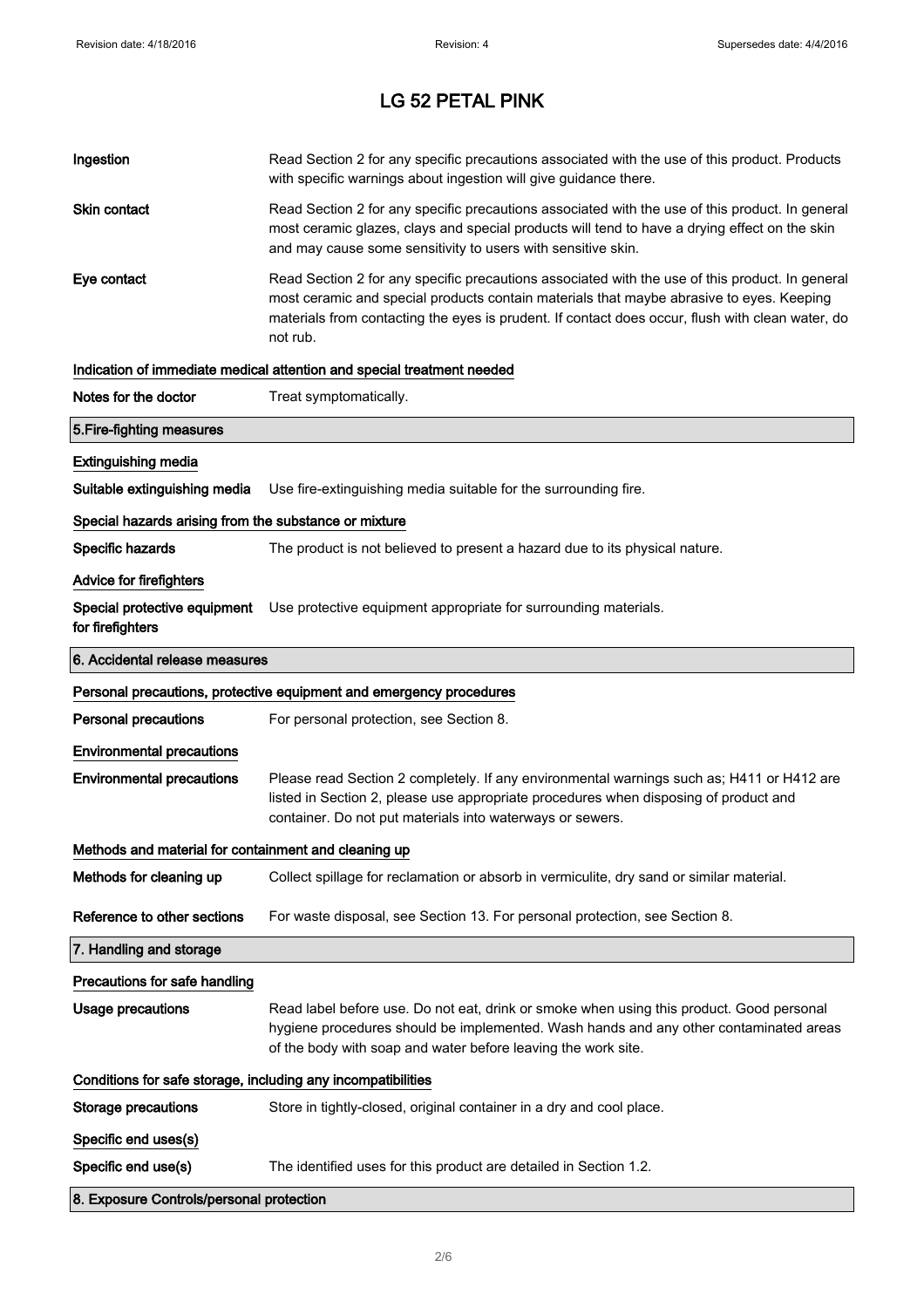| Ingredient comments                 | Only ingredients listed n Section 3 are notifiable for this product. If none are shown then all<br>ingredients are exempt.                                                                                           |
|-------------------------------------|----------------------------------------------------------------------------------------------------------------------------------------------------------------------------------------------------------------------|
| <b>Exposure controls</b>            |                                                                                                                                                                                                                      |
| Appropriate engineering<br>controls | No specific ventilations requirements unless the "FAN" pictogram is shown above or specified<br>in Section 2.                                                                                                        |
| Eye/face protection                 | No specific eye protection required unless the "EYE PROTECTION" pictogram is shown<br>above or specified in Section 2.                                                                                               |
| Hand protection                     | No specific hand protection required unless the "HAND PROTECTION" pictogram is shown<br>above or specified in Section 2.                                                                                             |
| Hygiene measures                    | Using good personal hygiene practices is always appropriate. Keeping a clean work space,<br>cleaning up properly when done, and not eating, drinking or smoking when using this product.                             |
| Respiratory protection              | No specific respiratory protection required unless the "RESPIRATOR" pictogram is shown<br>above or specified in Section 2. Using the appropriate certified protection for the operation is<br>important if required. |

## 9. Physical and Chemical Properties

### Information on basic physical and chemical properties

| Appearance                                      | Colored liquid.           |
|-------------------------------------------------|---------------------------|
| Color                                           | Various colors.           |
| Odor                                            | Almost odorless.          |
| <b>Odor threshold</b>                           | No information available. |
| рH                                              | 6-8                       |
| <b>Melting point</b>                            | No information available. |
| Initial boiling point and range                 | No information available. |
| <b>Flash point</b>                              | No information available. |
| <b>Evaporation rate</b>                         | No information available. |
| Flammability (solid, gas)                       | No information available. |
| Upper/lower flammability or<br>explosive limits | No information available. |
| Vapour pressure                                 | No information available. |
| <b>Relative density</b>                         | Greater than 1.0          |
| Solubility(ies)                                 | Not applicable.           |
| <b>Partition coefficient</b>                    | No information available. |
| <b>Auto-ignition temperature</b>                | Not applicable.           |
| <b>Decomposition Temperature</b>                | No information available. |
| <b>Viscosity</b>                                | No information available. |
| <b>Explosive properties</b>                     | none                      |
| <b>Oxidising properties</b>                     | none                      |
| Other information                               | Not applicable.           |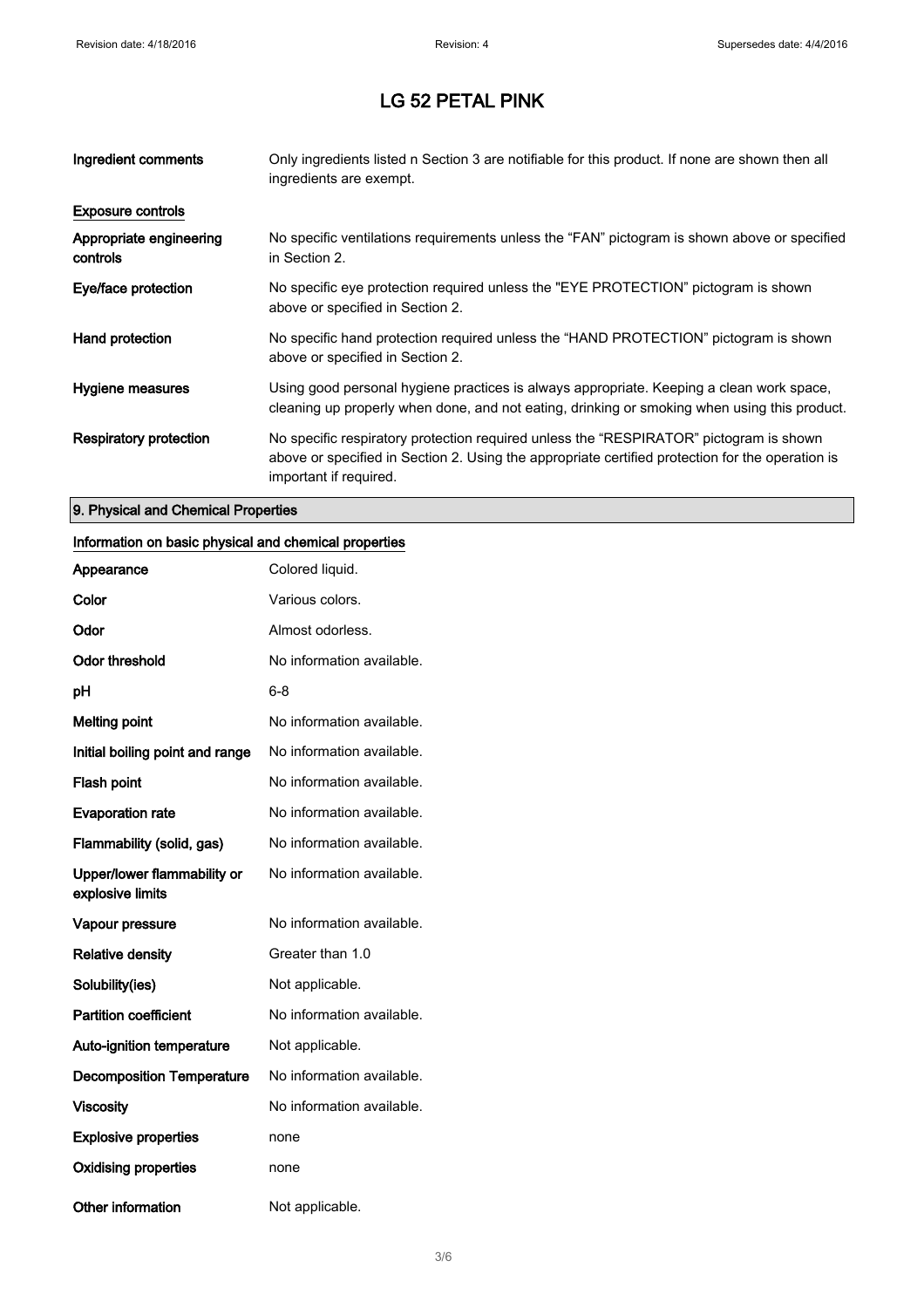| 10. Stability and reactivity          |                                                                                                                                                                                                                                                |
|---------------------------------------|------------------------------------------------------------------------------------------------------------------------------------------------------------------------------------------------------------------------------------------------|
| Reactivity                            | There are no known reactivity hazards associated with this product.                                                                                                                                                                            |
| <b>Stability</b>                      | No particular stability concerns.                                                                                                                                                                                                              |
| Possibility of hazardous<br>reactions | None known.                                                                                                                                                                                                                                    |
| Conditions to avoid                   | None known.                                                                                                                                                                                                                                    |
| Materials to avoid                    | None known.                                                                                                                                                                                                                                    |
| Hazardous decomposition<br>products   | None known.                                                                                                                                                                                                                                    |
| 11. Toxicological information         |                                                                                                                                                                                                                                                |
| Information on toxicological effects  |                                                                                                                                                                                                                                                |
| <b>Toxicological effects</b>          | Please read Section 2 thoroughly to understand the toxicological risks, (if any) and<br>precautions for safe use (if any).                                                                                                                     |
| Skin corrosion/irritation             |                                                                                                                                                                                                                                                |
| <b>Skin sensitization</b>             |                                                                                                                                                                                                                                                |
| <b>Skin sensitisation</b>             | Based on available data the classification criteria are not met.                                                                                                                                                                               |
| Eye contact                           | May cause temporary eye irritation.                                                                                                                                                                                                            |
| 12. Ecological Information            |                                                                                                                                                                                                                                                |
| Ecotoxicity                           | Please read Section 2 completely. If any environmental warnings such as; H411 or H412 are<br>listed in Section 2, please use appropriate procedures when disposing of product and<br>container. Do not put materials into waterways or sewers. |
| Toxicity                              |                                                                                                                                                                                                                                                |
| <b>Toxicity</b>                       | Please read Section 2 completely. If any environmental warnings such as; H411 or H412 are<br>listed in Section 2, please use appropriate procedures when disposing of product and<br>container. Do not put materials into waterways or sewers. |
| Persistence and degradability         |                                                                                                                                                                                                                                                |
| Persistence and degradability         | No data available.                                                                                                                                                                                                                             |
| Biodegradation                        | Not inherently biodegradable.                                                                                                                                                                                                                  |
| <b>Bioaccumulative potential</b>      |                                                                                                                                                                                                                                                |
| <b>Partition coefficient</b>          | No information available.                                                                                                                                                                                                                      |
| Mobility in soil                      |                                                                                                                                                                                                                                                |
| <b>Mobility</b>                       | Semi-mobile.                                                                                                                                                                                                                                   |
| Results of PBT and vPvB assessment    |                                                                                                                                                                                                                                                |
| Results of PBT and vPvB<br>assessment | This product does not contain any substances classified as PBT or vPvB.                                                                                                                                                                        |
| Other adverse effects                 |                                                                                                                                                                                                                                                |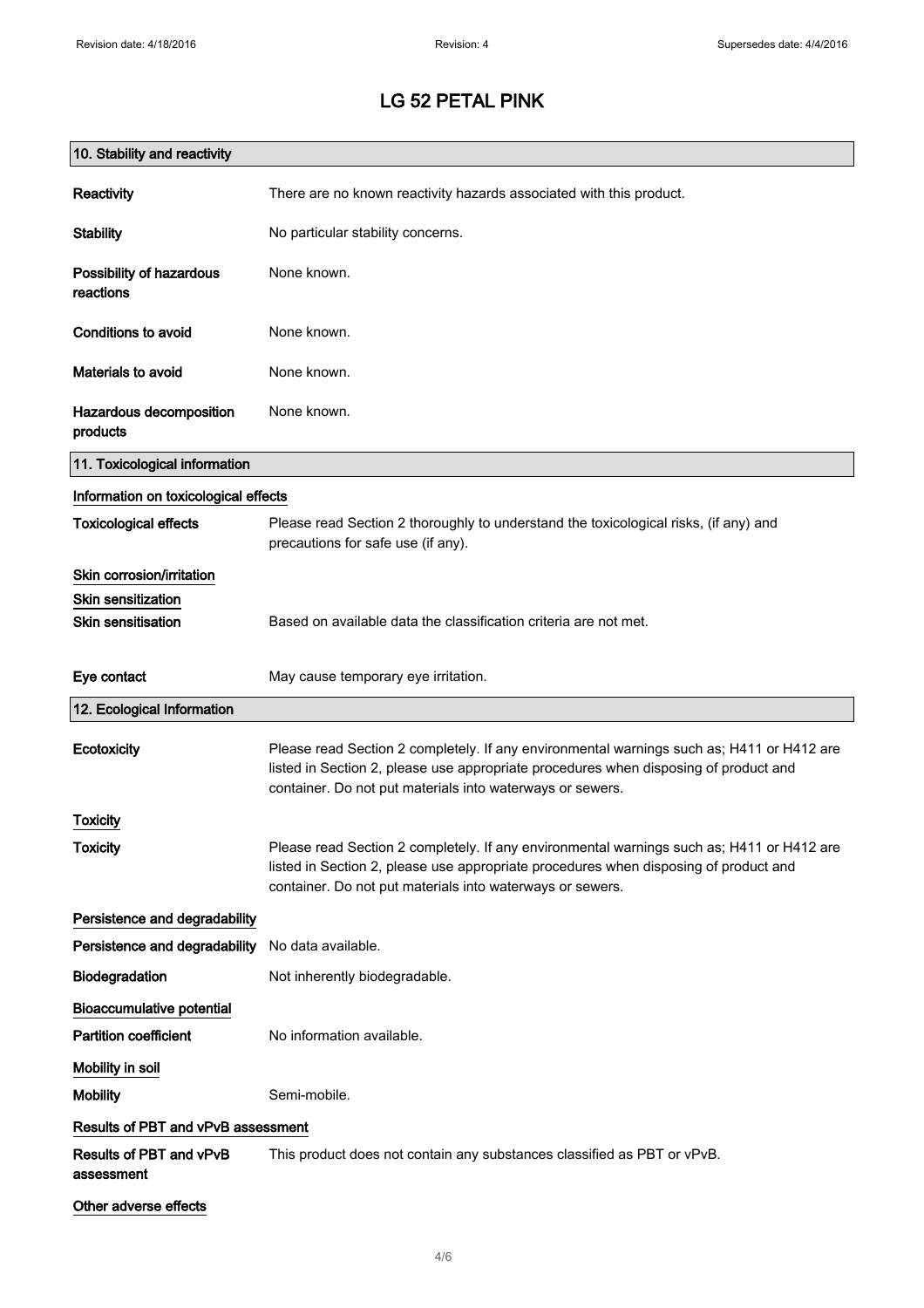| Other adverse effects       | None known.                                                                                                                                                                                  |
|-----------------------------|----------------------------------------------------------------------------------------------------------------------------------------------------------------------------------------------|
| 13. Disposal considerations |                                                                                                                                                                                              |
| Waste treatment methods     |                                                                                                                                                                                              |
| General information         | Dispose of waste product or used containers in accordance with local regulations When<br>handling waste, the safety precautions applying to handling of the product should be<br>considered. |
| 14. Transport information   |                                                                                                                                                                                              |

General This package is shipped in accordance with ADR SP375, IATA A197 & IMDG 2.10.2.7.

#### UN Number

Not applicable.

#### UN proper shipping name

Not applicable.

#### Transport hazard class(es)

No transport warning sign required.

### Packing group

Not applicable.

#### Environmental hazards

#### Environmentally Hazardous Substance

Please refer to Section 2 for any environmental hazards associated with this product. If H411/H412 warnings are shown then please verify packaging and labelling requirements for larger volumes

#### Special precautions for user

Not applicable.

#### Transport in bulk according to Not applicable. Annex II of MARPOL 73/78 and the IBC Code

15. Regulatory information

#### US State Regulations

#### California Proposition 65 Carcinogens and Reproductive Toxins

None of the ingredients are listed or exempt.

#### Inventories

#### Canada - DSL/NDSL

All the ingredients are listed or exempt.

### US - TSCA

All the ingredients are listed or exempt.

#### US - TSCA 12(b) Export Notification

All the ingredients are listed or exempt.

#### 16. Other information